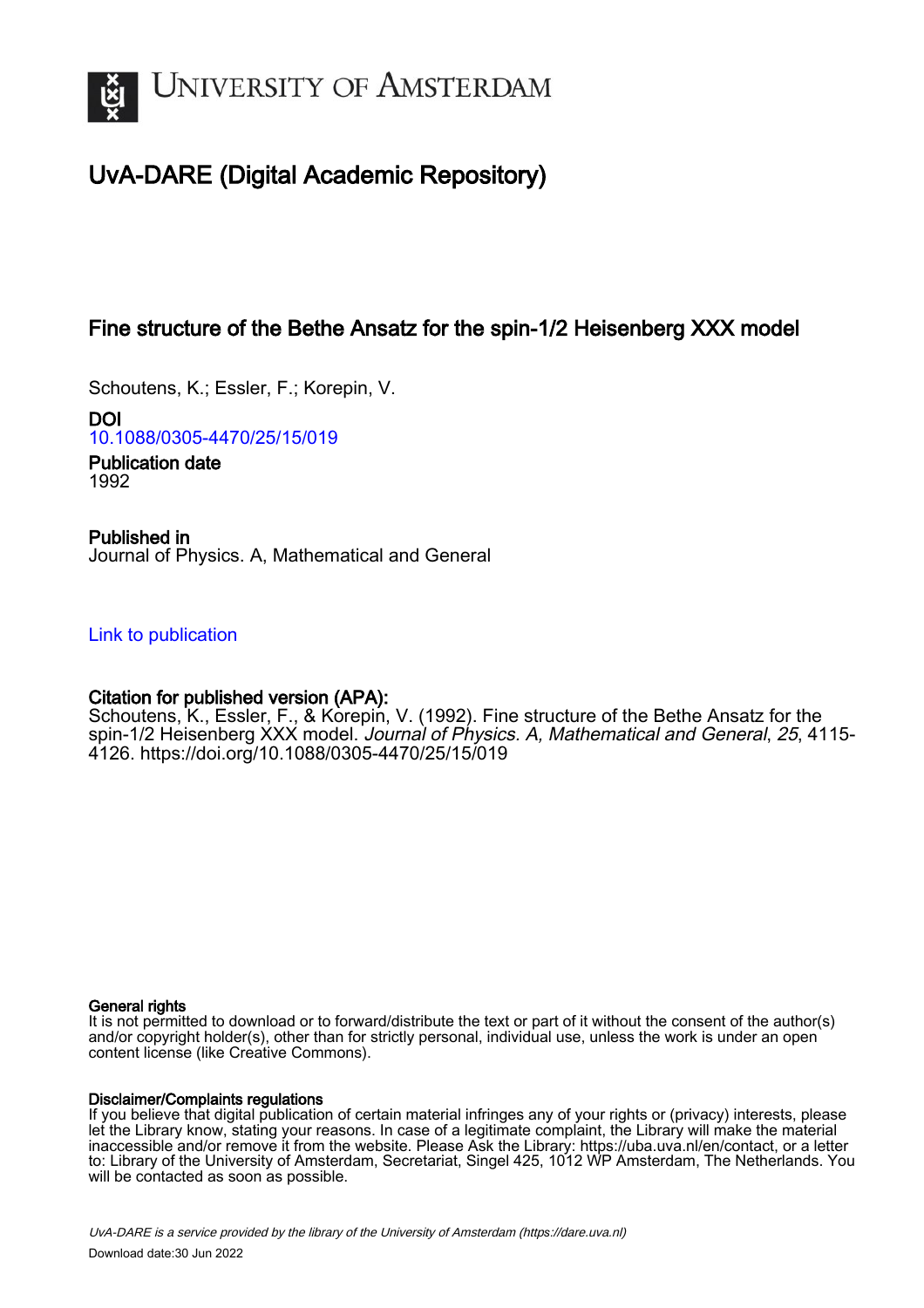## Fine structure of the Bethe ansatz for the spin- $\frac{1}{2}$  Heisenberg *X X X* **model**

Fabian H L Essler, Vladimir E Korepin and Kareljan Schoutens

**Institute** for Theoretical Physics, **Slate** Univemily **of New** York at Stony Brook, Stony Brook, NY **11794-3840, USA** 

Received 18 November 1991. in final **form** 20 March 1992

Abstract. We analyse the Bethe ansalz equations for the two-particle sector of the spin- $\frac{1}{2}$  Heisenberg *XXX* model on a one-dimensional lattice of length *N*. We show that. beginning at a critical lattice length of  $N = 21.86$ , new pairs of real solutions develop, whereas complex solutions start to disappear. The integers (that appear in the logarithmic form **of** the Bethe equations) **of** the *ow* solutions do **not** fit inlo the conventional classification scheme. The total number of solutions in the two-particle sector remains unchanged and is in agreement with the claim that the **SU(2)** extended Bethe ansatz gives a complete set of  $2^N$  eigenstates.

#### **1. Introduction**

The one-dimensional isotropic spin- $\frac{1}{2}$  Heisenberg magnet (XXX spin chain) was the first model solved by means of the Bethe ansatz method [l]. The model describes interacting spins, situated **on** the sites of a periodic lattice of length *N.* The Hamiltonian is given by

$$
H = J \sum_{i=1}^{N} (S_i^x S_{i+1}^x + S_i^y S_{i+1}^y + S_i^z S_{i+1}^z - \frac{1}{4})
$$
  
\n
$$
S_{N+1} = S_1
$$
\n(1)

where  $2S_i$  are the Pauli matrices. The Bethe ansatz provides the following set of eigenfunctions

$$
|\Psi\rangle = \sum_{x_1 < x_2 < \dots < x_M} \Psi(x_1, x_2, \dots, x_M) S_{x_1}^{-} S_{x_2}^{-} \dots S_{x_M}^{-} |0\rangle
$$
\n
$$
\Psi(x_1, x_2, \dots, x_M) = \sum_{P \in S_M} \exp\left(i \sum_{j=1}^M k_{P_j} x_j + i \sum_{\substack{j < l \\ P_j > P_l}} \phi_{P_j, P_l}\right).
$$
\n(2)

Here  $|0\rangle$  is the ferromagnetic state with all spins up and  $M$  is the number of overturned spins. The wavefunction is symmetric under interchange of any two of the

**0305-4470~/154115+12504.50** @ 1992 **IOP** Publishing Ltd **4115**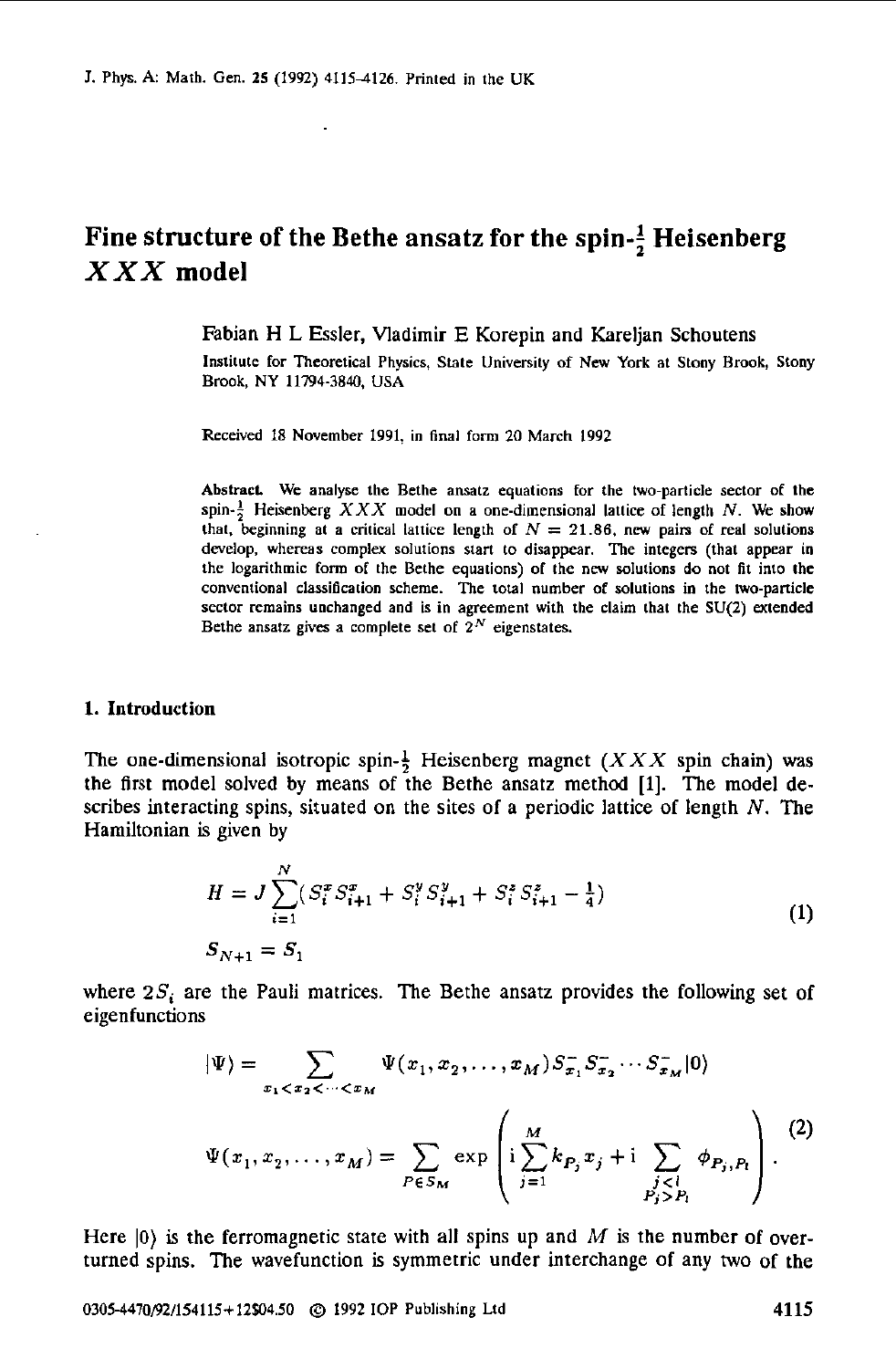coordinates  $x_j$  and  $k_1, \ldots, k_M \in [0, 2\pi]$  are the spectral parameters, P is a permutation of M elements, and  $\phi_{j,l}$  is defined by

$$
2 \cot \left(\frac{\phi_{j,l}}{2}\right) = \cot \left(\frac{k_j}{2}\right) - \cot \left(\frac{k_l}{2}\right). \tag{3}
$$

Imposing the periodic boundary conditions

$$
\Psi(x_1, x_2, \dots, x_{M-1}, N+1) = \Psi(1, x_1, x_2, \dots, x_{M-1})
$$
\n(4)

leads to the following set of Bethe equations for the spectral parameters  $k_1, \ldots, k_M$ 

$$
e^{ik_j N} = \prod_{\substack{j=1\\j\neq j}}^M e^{i\phi_{j,l}} \qquad j = 1, 2, ..., M.
$$
 (5)

The usual parametrization for the Bethe equations and eigenfunctions is obtained by the substitution

$$
\Lambda_j = \cot(k_j/2). \tag{6}
$$

In this parametrization we find that

$$
\Psi(x_1, x_2, \dots, x_M) = \sum_{P \in S_M} \prod_{j=1}^M \left( \kappa(\Lambda_{P_j}) \right)^{x_j} \prod_{\substack{i < l \\ P_i > P_i}} \kappa\left(\frac{\Lambda_{P_i} - \Lambda_{P_i}}{2}\right) \tag{7}
$$

and the Bethe equations take the form

$$
(\kappa(\Lambda_j))^N = \prod_{\substack{l=1 \ l \neq j}}^M \kappa\left(\frac{\Lambda_j - \Lambda_l}{2}\right) \qquad j = 1, 2, ..., M
$$
  

$$
\kappa(\Lambda) = \frac{\Lambda + i}{\Lambda - i}.
$$
 (8)

The energy of the state (7) **is** given by

$$
E(\Lambda_1, \dots, \Lambda_M) = \sum_{j=1}^M \frac{-2J}{\Lambda_j^2 + 1}.
$$
\n(9)

One fundamental assumption in investigating solutions of (8) is the so-called string hypothesis  $[1-3]$ , which states that in the large N limit (for fixed M), any solution  $A_1, \ldots, A_M$  of (8) consists of a set of strings of the form

$$
\Lambda_{\alpha}^{n,j} = \Lambda_{\alpha}^{n} + \mathrm{i}(n+1-2j) + \mathrm{O}(\mathrm{e}^{-\delta N}) \qquad j = 1, 2, \dots, n \tag{10}
$$

where  $n \geq 1$  gives the length of the string,  $\alpha$  labels different strings of a given length, *j* specifies the imaginary part of  $\Lambda$  ( $\Lambda_{\alpha}^{n}$  denotes the real part of  $\Lambda_{\alpha}^{n,j}$ ) and  $\delta > 0$ . The total number of strings of length  $n$  is denoted by  $M_n$ . Assuming the validity of this hypothesis, it is possible to reduce the Bethe equations (8) to a set of coupled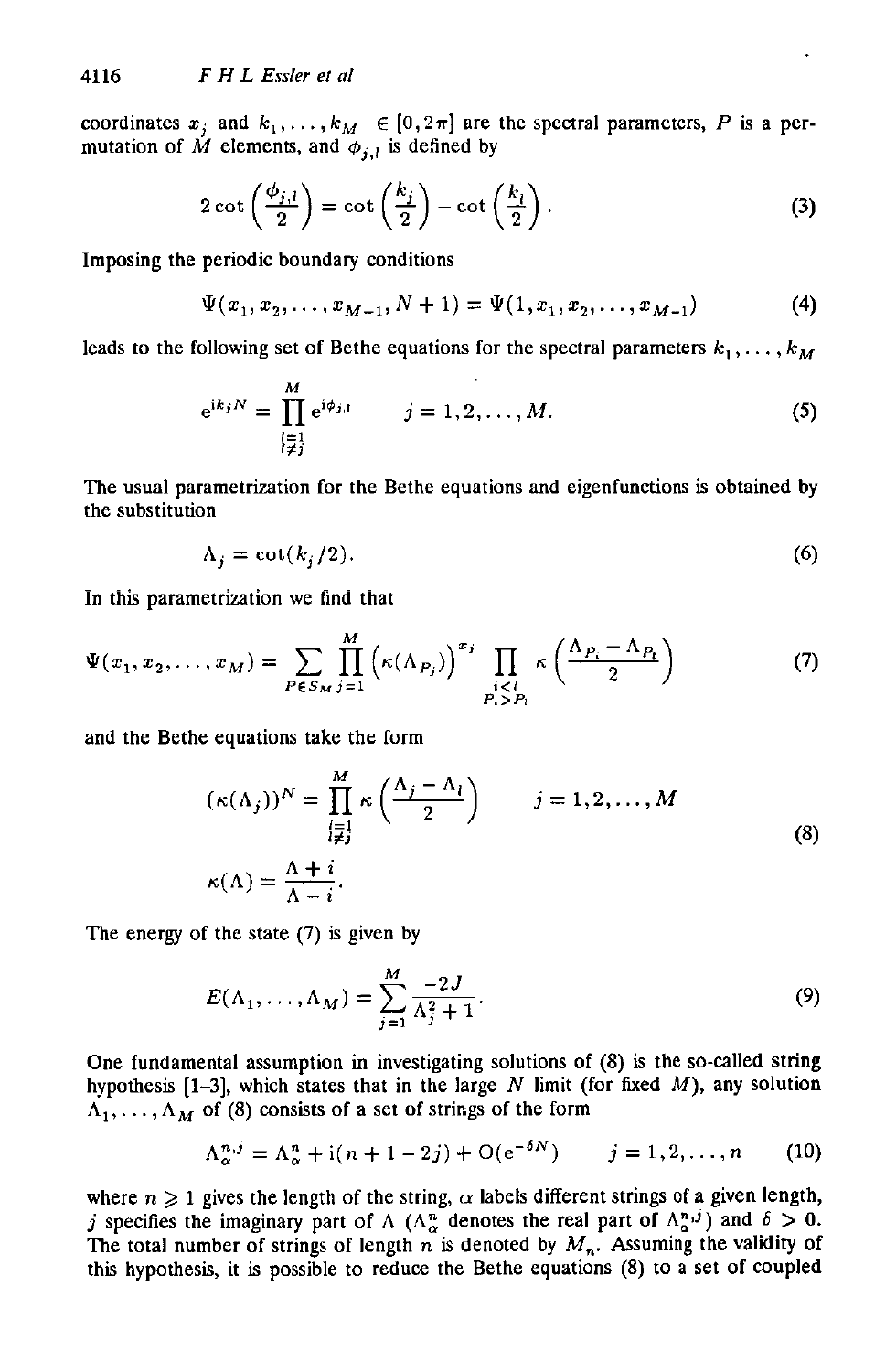equations involving only the real parts  $\Lambda^n_{\alpha}$ . The logarithmic form of these equations is given by  $[2, 4]$ 

$$
N\theta\left(\frac{\Lambda_{\alpha}^{n}}{n}\right) = 2\pi I_{\alpha}^{n} + \sum_{(m,\beta)\neq(n,\alpha)} \theta_{n,m}(\Lambda_{\alpha}^{n} - \Lambda_{\beta}^{m})
$$
(11)

where

$$
\theta(x) = 2 \arctan(x) \tag{12}
$$

and

$$
\theta_{n,m}(x) = \theta\left(\frac{x}{|n-m|}\right) + 2\theta\left(\frac{x}{|n-m|+2}\right) + \cdots
$$
  
+ 
$$
2\theta\left(\frac{x}{n+m-2}\right) + \theta\left(\frac{x}{n+m}\right) \quad \text{if } n \neq m
$$
  

$$
\theta_{n,m}(x) = 2\theta\left(\frac{x}{2}\right) + 2\theta\left(\frac{x}{4}\right) + \cdots
$$
  
+ 
$$
2\theta\left(\frac{x}{2n-2}\right) + \theta\left(\frac{x}{2n}\right) \quad \text{if } n = m.
$$
 (13)

Solutions of (11) are parametrized by integer (for  $N - M_n$  odd) or half odd integer (for  $N - M_n$  even) numbers  $I_{\alpha}^{n}$ , which are distributed symmetrically around zero and should satisfy

$$
|I_{\alpha}^n| \leqslant \frac{1}{2} \left( N - \sum_{m=1}^{\infty} t_{n,m} M_m - 1 \right) \tag{14}
$$

where  $t_{n,m} = 2 \text{ Min}(m, n) - \delta_{m,n}$ . It is generally believed that there is a one-to-one correspondence between solutions **of** the Bethe equations and sets of independent, non-repeating integers  $I_{\alpha}^{n}$ . (By this we mean that  $I_{\alpha}^{n} \neq I_{\beta}^{n}$  for  $\alpha \neq \beta$ , such that no two strings of the same length *n* have the same integer.) **This** is essential **for**  all proofs of completeness of the  $(SU(2)$ -extended) Bethe ansatz solutions for the Heisenberg *XXX* model **[1-4].** 

sector. We find that counting the solutions of (8) using the integer method (based on the assumption that all strings are of the form **(10))** [24] yields an incorrect result for lattice lengths *N* greater than  $N_{\text{crit}} = 21.86$ . For  $N > N_{\text{crit}}$  there exist less complex string solutions than those predicted by counting the integers according to (14). These 'missing' strings are replaced by additional real solutions, which can be characterized by a pair of repeating integers. The total number of solutions thus remains unchanged, whereas their nature changes drastically. The change in type of solution to the Bethe equations had already been noticed by Bethe himself in  $[1]$  but for some reason has been overlooked in the more recent literature. In this paper we investigate the validity of these assumptions in the two-particle

In section **2** we will give a graphical method for finding all complex two-particle solutions of the Bethe equations (8) and in section **3** we will apply a similar method to determine all real solutions in the two-particle sector. We will find **a** new type **of**  real solution that is not present in the clasification scheme based on **(14)** (and the assumption of non-repeating integers). In section **4** we classify the new type of real solution in the large *N* limit and show that the number **of** new solutions is of order  $\sqrt{N}$ .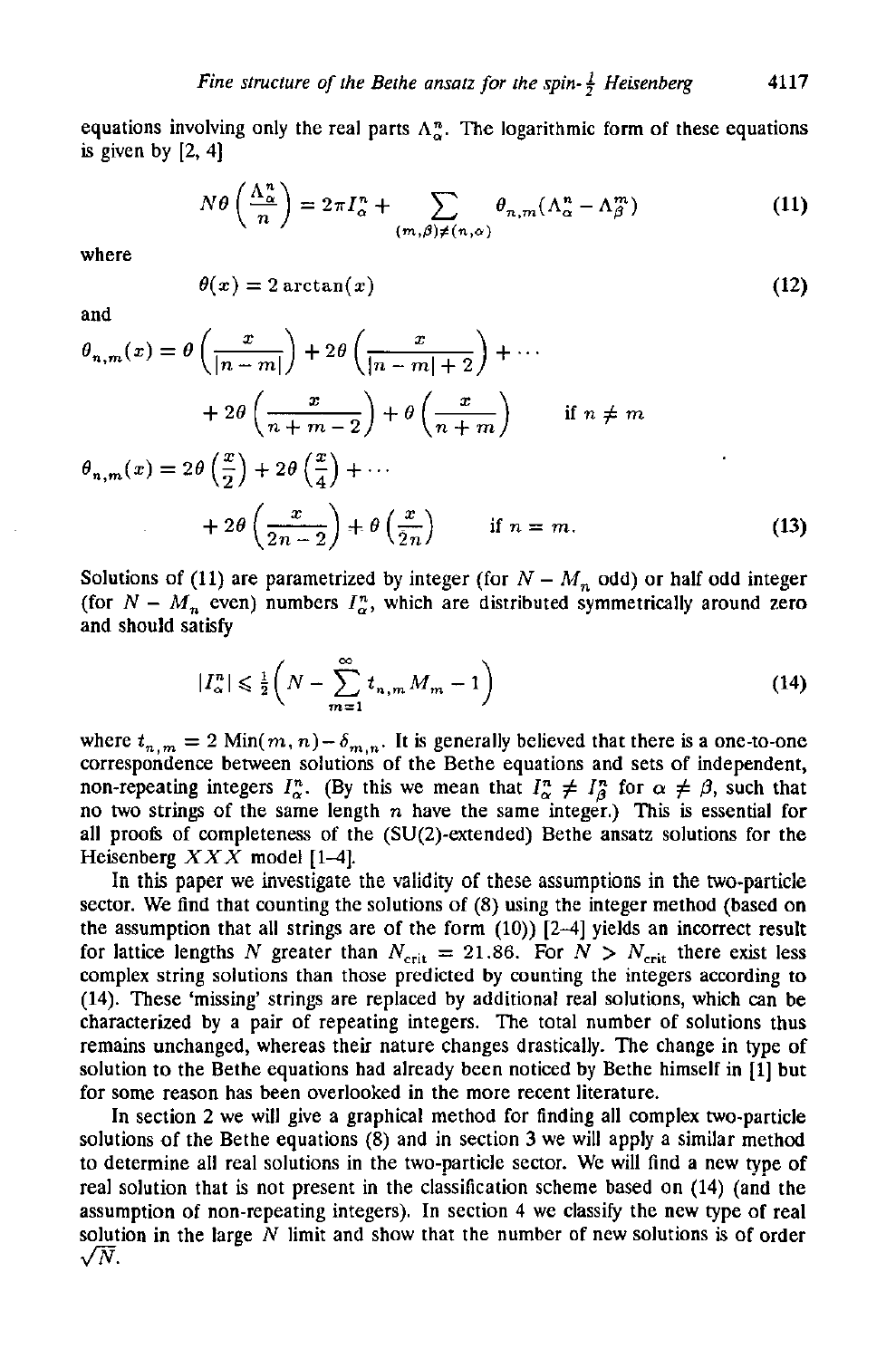#### **2. String solutions of the Bethe equations in the two-particle sector**

Due to the symmetry of (8) under complex conjugation, complex solutions  $\Lambda_1, \Lambda_2$ must be of the form  $\Lambda_1 = (\Lambda_2)^*$ , where \* denotes complex conjugation. This enables us to reduce the Bethe equation  $(8)$  to a single equation in the variables  $x$  and  $y$ with  $\Lambda_1 = x + iy$ :

$$
\left(\frac{x+i(y+1)}{x+i(y-1)}\right)^N = \frac{y+1}{y-1}.\tag{15}
$$

Dividing **(15)** by its conjugate equation we obtain

$$
\left(\kappa\left(\frac{x}{y+1}\right)\right)^N \left(\kappa\left(\frac{x}{1-y}\right)\right)^N = 1.
$$
\n(16)

\nis logarithm, this yields the scalars to (11) for arbitrary string with

After taking the logarithm this yields the analogue to (11) for arbitrary string width **Y:** 

$$
N\left[\theta\left(\frac{x}{y+1}\right) + \theta\left(\frac{y-1}{x}\right)\right] = 2\pi I_{\alpha}^{2}.
$$
 (17)

Clearly this reduces to (11) for  $y = 1$ . The cut of  $\tan^{-1}(z)$  has been chosen from i to i $\infty$  and from  $-i$  to  $-i\infty$  along the imaginary axis. Note that  $I_{\alpha}^2$  is integer (half odd integer) for even (odd) lattice length  $N$ . Taking the magnitude of (15) we arrive at

$$
\left(\frac{x^2 + (y+1)^2}{x^2 + (y-1)^2}\right)^N = \left(\frac{y+1}{y-1}\right)^2.
$$
\n(18)

The curve  $B_N$  that solves (18) has two branches as shown in figure 1 and includes the whole x-axis ( $y = 0$ ) as well. The 'inner' branch intersects the x-axis for  $N \gg 1$ at

$$
x^{(1)} = \pm \sqrt{(N-1)}.
$$
 (19)

The 'outer' branch has the asymptotes [5]

$$
y = \pm \frac{1}{\sqrt{(N-1)}}x.
$$
\n<sup>(20)</sup>



**Figure 1.** The curve  $B_N$  for  $N = 5$ .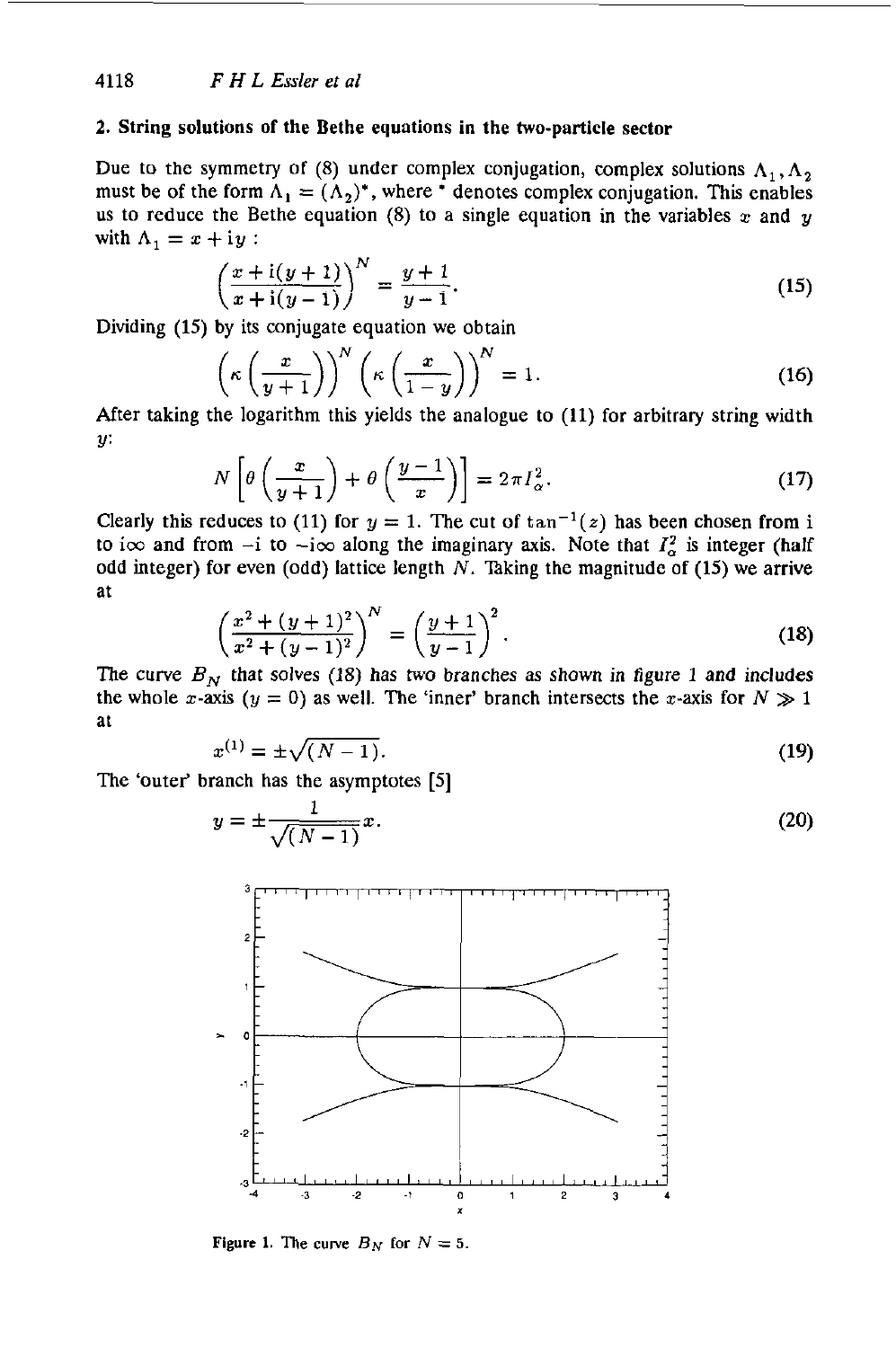**To** obtain solutions of **(15)** we also have to discuss the phases. Noting that the right-hand side of **(15)** is real we can write

$$
\left(\frac{x+i(y+1)}{x+i(y-1)}\right)^N = \frac{y+1}{y-1} = \pm r^N
$$
\n(21)

where  $r \in [0, \infty)$ . Taking the Nth root of this equation we arrive at

$$
\left(\frac{x + i(y + 1)}{x + i(y - 1)}\right) = e^{im\pi/N} r \qquad m = 0, 1, ..., 2N - 1.
$$
 (22)

We denote the solutions of (22) without *restriction on* r for given m by  $C_m$ . Looking at (21) we see that there is a constraint on the allowed range of  $r$  in (22). Even (odd) m correspond to the  $+$  (-) sign on the right-hand side of (21) and thus to only points  $(x, y)$  that lie on  $K_m$  are solutions of (21).  $|y| > 1$  ( $|y| < 1$ ). This constraint selects a certain part  $K_m$  of the curve  $C_m$  and

A parametrization of  $C_m$  is given by

$$
x(r) = \frac{-2r\sin(\pi m/N)}{1+r^2-2r\cos(\pi m/N)} \qquad y(r) = \frac{1-r^2}{1+r^2-2r\cos(\pi m/N)} \tag{23}
$$

where  $r \in [0,\infty)$ . The constraint mentioned earlier has to be imposed on these solutions. The curves  $C_m$  intersect the x-axis at  $(r = 1)$ 

$$
x_m^{(2)} = \pm \cot(\pi m/2N). \tag{24}
$$



**Figure 2.** The curves  $K_m$  for lattice length  $N = 5$ .

Solutions of the Bethe equations (15) are given by intersection points of the curves  $K_m$  with the curves  $B_N$ . In figures 3 and 4 we show the resulting curves for lattice lengths  $N = 5$  and  $N = 21$ . Inspection of figure 3 shows that there exist two string solutions on the lattice with five sites. This is in agreement with the counting according to (14). Numerically one finds two string solutions with spectral parameters

$$
\Lambda_1^{2,1} = -0.63 + 1.04i = -\Lambda_2^{2,2}
$$
  
\n
$$
\Lambda_1^{2,2} = -0.63 - 1.04i = -\Lambda_2^{2,1}
$$
\n(25)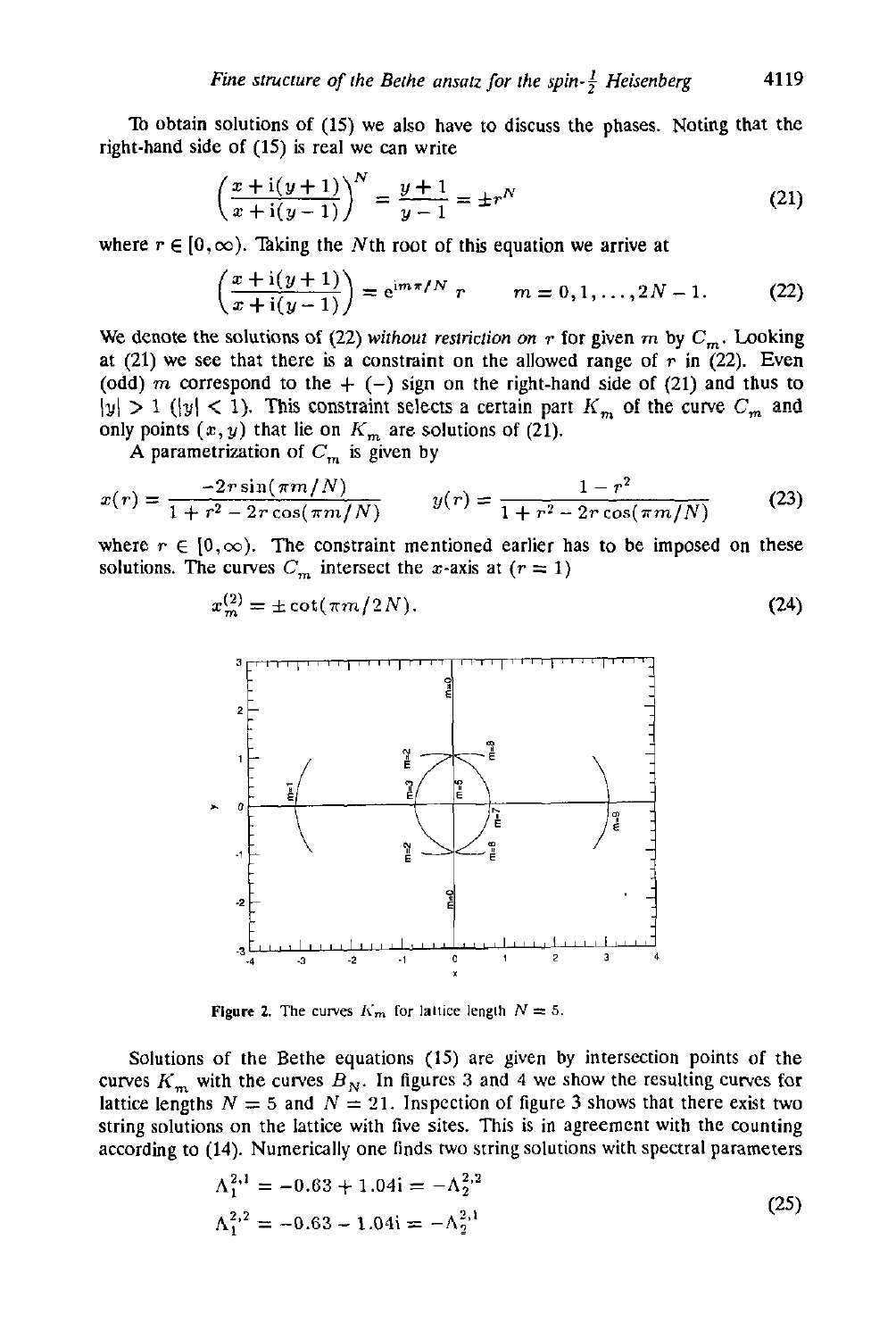which is in perfect agreement with figure 3 and the standard string picture. We see that for even and sufficiently small N every curve  $K_m$  with  $1 \lt m \lt N/2$  and  $3N/2 < m < 2N - 1$  has exactly two intersection points with  $B_N$ , which leads to one string solution for any such *m* and, in addition, we have one string solution at zero  $(x, y) = (0, \pm i)$ , which can be shown to correspond to the wavefunction

$$
|\Psi\rangle = \sum_{y=1}^{N} (-1)^y S_y^- S_{y+1}^- |0\rangle.
$$
 (26)

(Clearly this state only makes sense on a lattice with an even number of sites.) This gives a total of  $N - 3$  solutions.

For odd and small enough N every curve  $K_m$  with  $1 < m < (N + 1)/2$  and with  $(3N-1)/2 < m < 2N-1$  gives one solution which also adds up to a total of  $N - 3$ .

Using the standard string counting (14) we find that  $|I_{\alpha}^2| \leq (N-4)/2$  which leads to a total of  $N - 3$  solutions for N either even or odd. Thus one would think that **(14)** indeed predicts the correct number of solutions to the Bethe equations. This is not true, however, as can be seen in figure *5* which shows all string solutions for  $N = 25$ . Clearly the curves  $K_3$  and  $K_{47}$  do not lead to any intersection points and we are thus left with a total of  $25 - 5 = 20$  solutions, two less than predicted by (14). The situation for 21 sites (see figure 4) is different, because the curves  $K_3$ and  $K_{39}$  still intersect with the curve  $B_{21}$  (although the width of the corresponding strings is visibly much smaller than the 'ideal' value of 2).

**Thus** the following picture emerges: The strings corresponding to intersection points of  $K_3$  and  $K_{2N-3}$  with  $B_N$  get narrower and narrower until they disappear for  $N \ge 22$ . We find that for  $22 \le N \le 61$  there are only  $N-5$  string solutions to the Bethe equations. Starting at  $N = 62$  we 'lose' an additional two solutions. Using (19) and (24) we see that whenever  $|x_m^{(2)}| \ge |x^{(1)}|$  for any odd m with  $3 \le m \le [N/2]$ (where  $[z]$  denotes the integer part of  $z$ ), we lose two string solutions of the Bethe equations, i.e. we find (an additional) two fewer solutions than predicted **by (14).** 



**Figure 3.** String solutions for lattice length  $N = 5$ .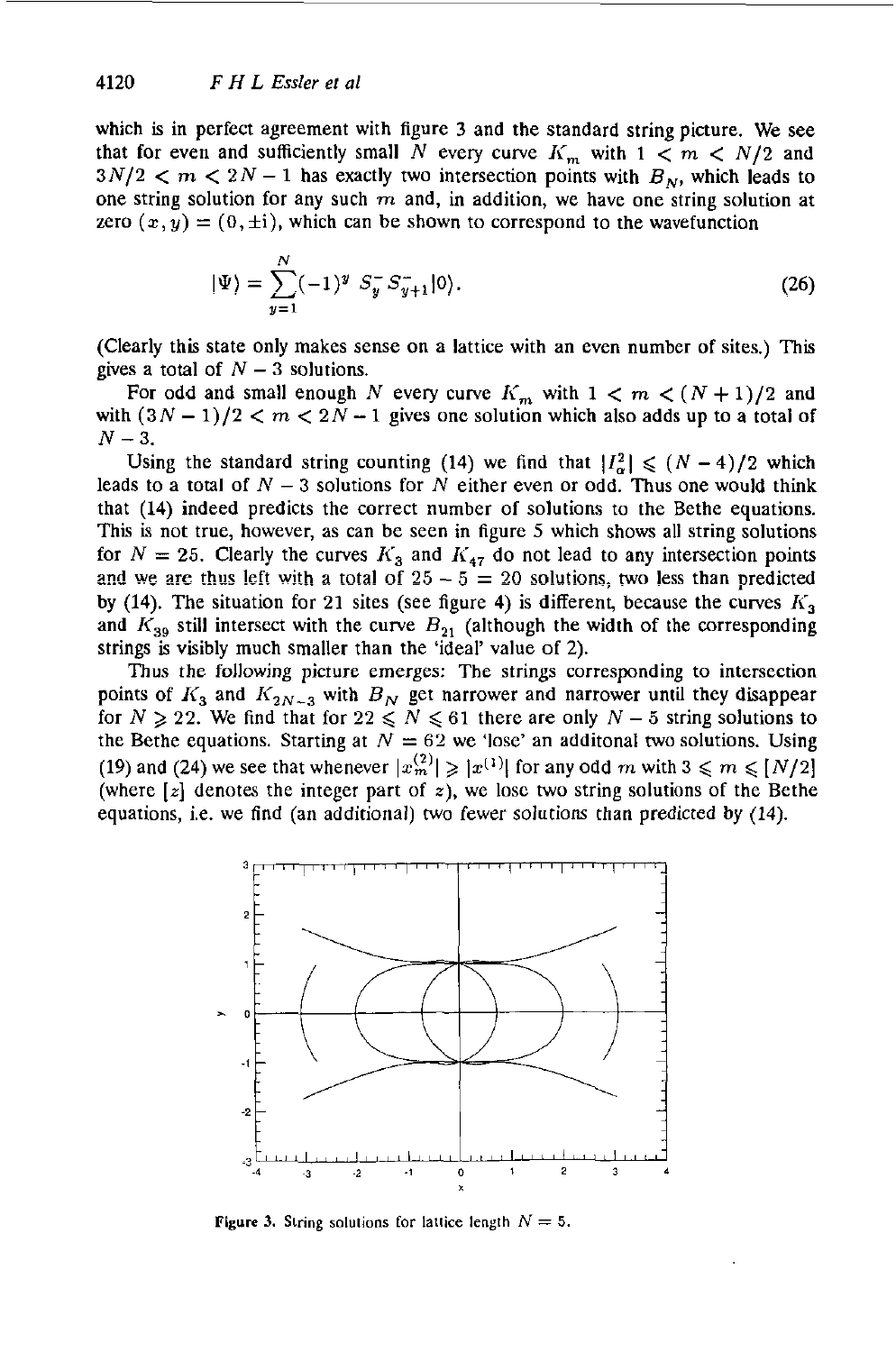

**Figure 4.** String solutions for  $N = 21$ .



**Figure 5.** String solutions for  $N = 25$ .

#### 3. Real solutions of the Bethe equations in the two-particle sector

The Bethe equations (5) in the two-particle sector are of the form  $e^{ik_2N} = e^{i\phi_{2,1}}$ 

$$
e^{\mathrm{i}k_2N}=e^{\mathrm{i}\phi_{2,1}}
$$

and

$$
e^{i(k_1+k_2)N} = 1
$$
 (27)

where  $\phi_{1,2}$  is given by (3) and the second equality is obtained by multiplying the equations for  $k_1$  and  $k_2$ . Taking the logarithm and solving for  $k_1$  one arrives at

$$
k_1 = 2 \cot^{-1}(\cot(k_2/2) - 2 \cot(k_2N/2))
$$
  
\n
$$
k_1 = -k_2 + (2\pi l/N) \mod 2\pi \qquad l = 1, ..., N.
$$
 (28)

Plotting  $k_1$  as a function of  $k_2$  and taking into account that the *ks* range between 0 and  $2\pi$ , one arrives at the graphs shown in figures 6 and 7 for  $N = 4$ .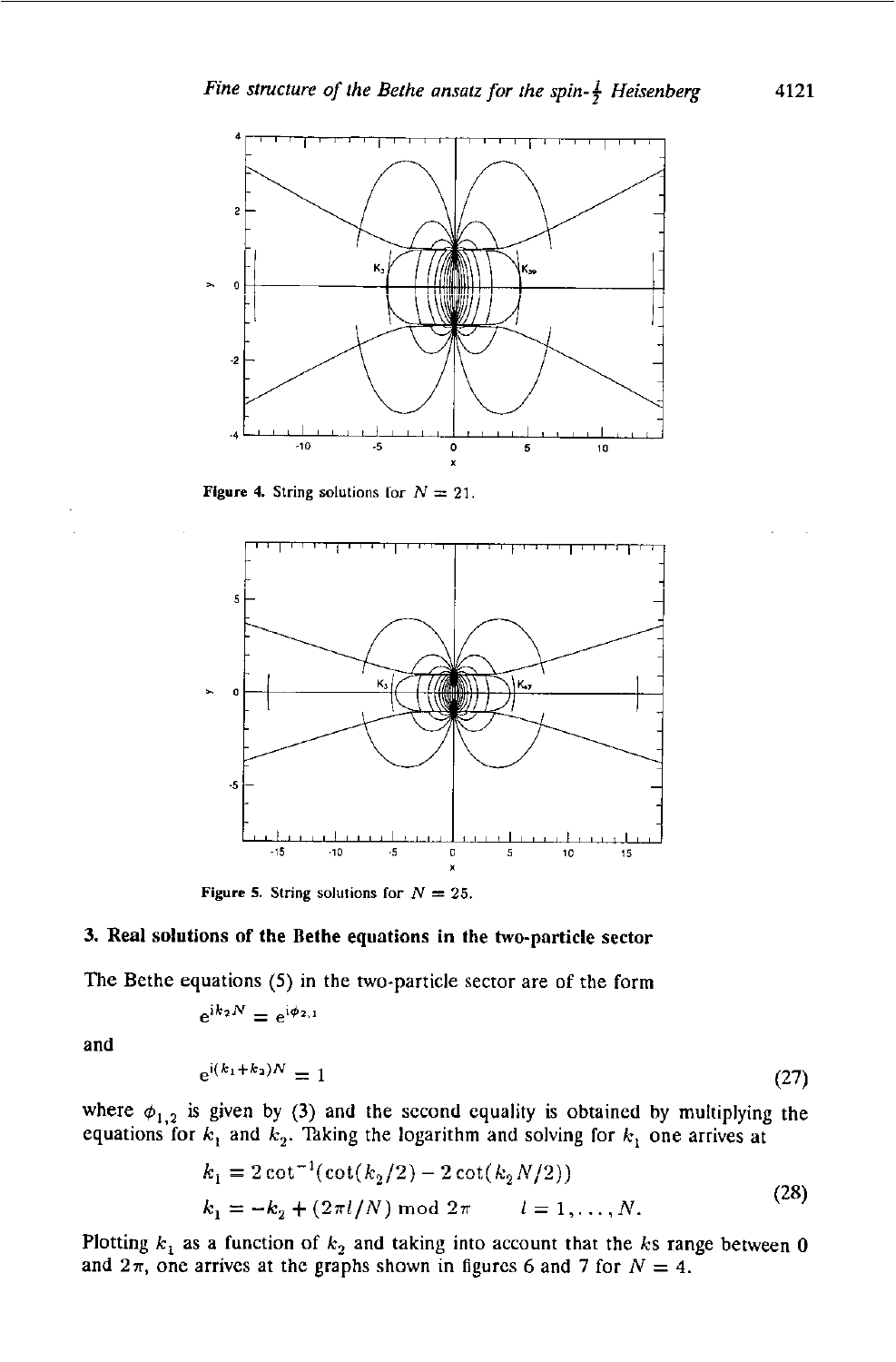

**Figure 6.** Plot of  $k_1 = -k_2 + 2\pi l/N \text{ mod } 2\pi$ **against**  $k_2$  for  $N = 4$ .



**Figure 7.** Plot of  $k_1 = 2 \cot^{-1}(\cot(k_2/2) 2 \cot(k_2N/2)$  **against**  $k_2$  for  $N = 4$ .

The real solutions of the periodic boundary conditions for two particles are given by the intersection points of the graphs in figures *6* and **7.** It is a well known fact that the wavefunction **(2)** vanishes if any two spectral parameters coincide ('Pauli principle'). Therefore we can ignore intersection points on the line  $k_1 = k_2$ , and, due to the symmetry of the problem under interchange of  $k_1$  and  $k_2$ , restrict our attention to the region  $k_2 > k_1$ . The requirement of all As to be finite [2, 3] leads to the applying of the problem. attention to the region  $k_2 > k_1$ . The requirement of all As to be finite [2, 3] leads to the exclusion of the axis  $k_1 = 0$ . Figure 8 shows the resulting graph for  $N = 4$ , and we **can** clearly identify one solution, as predicted by the integer method **((14)** gives  $|I^1_{\alpha}| \leq \frac{1}{2}(4-2-1) = \frac{1}{2}$  and thus there are the two permitted values  $\pm 1$  for the two integers  $I_{1,2}^1$ , thus one solution).

The qualitative behaviour of the graphs remains unchanged for  $N \le 21$  and close investigation of the situation for a larger lattice length like  $N = 25$  reveals an interesting development, however. The dotted line in figure 9 is the line  $k_1 = k_2$ . As mentioned earlier there is a clear symmetry in the graph with respect to the interchange of  $k_1$  and  $k_2$ . Due to this symmetry and the 'Pauli principle' (the vanishing of the wavefunction for  $k_1 = k_2$  we only have to consider the region below the dotted line in figure 9. As can be seen in figure 9, the line with  $l = 3$ of (28) approaches the  $\cot^{-1}$  curve rather closely in the regions  $k_1 \approx k_2 \approx 0.4$  and  $k_1 \approx k_2 \approx 5.9$ . the integer method predicts the right number, which is  $\binom{N-2}{2}$ , of solutions. **A** 





**Figure 8.** Real solutions for  $N = 4$ . **Figure 9.** Real solutions for  $N = 25$ .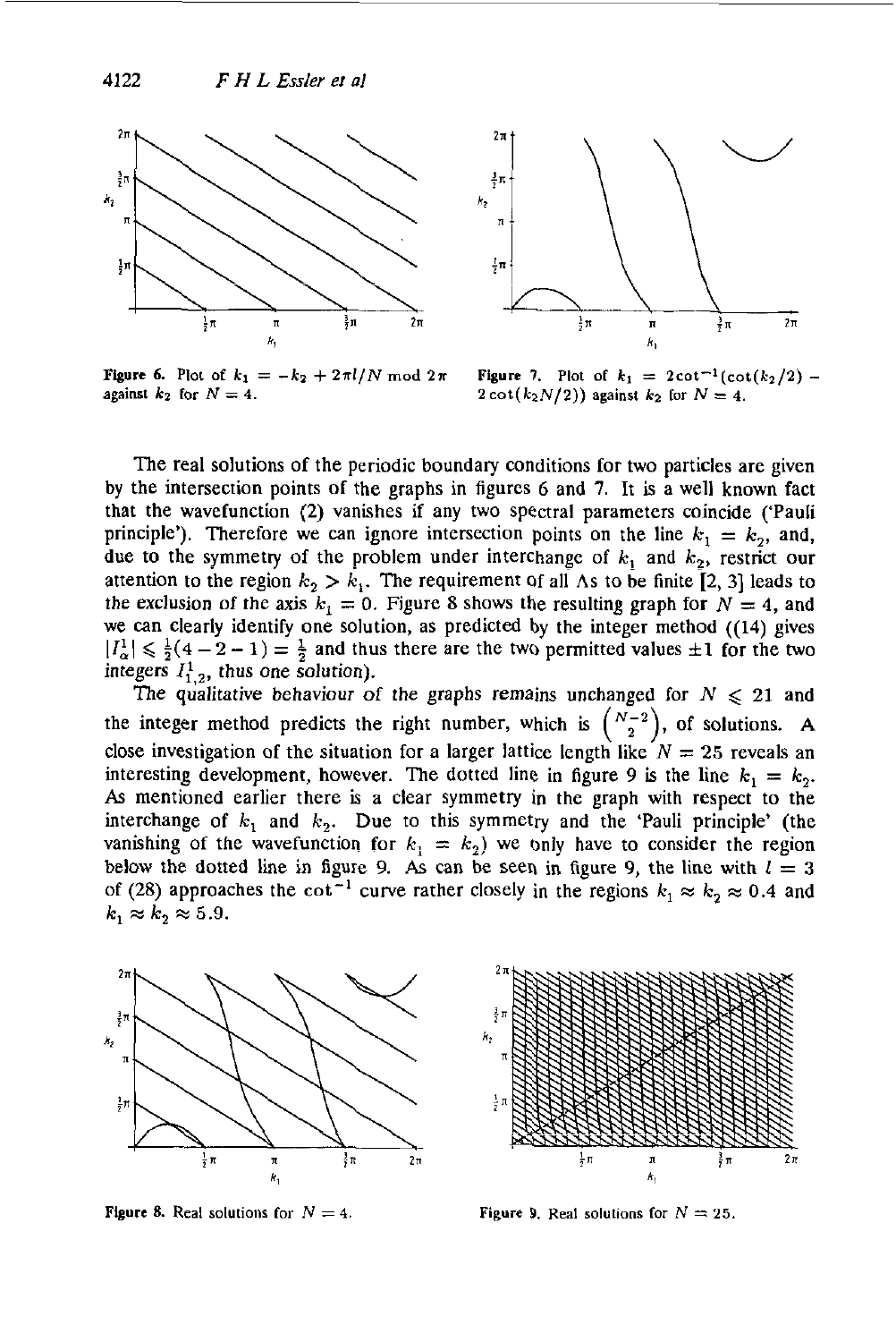Magnification of these regions reveals that instead of one intersection point with  $k_1 = k_2$  (as was the case for  $N \le 21$ ), there now exist two additional intersection points (related by the interchange  $k_1 \leftrightarrow k_2$ , so that we must count only one of them) in each region (see figure 10), so that we obtain a total of 255 real solutions. The integer method predicts two real solutions less, as (14) gives  $|I_{\alpha}^{1}| \leq \frac{1}{2}(25-2-1) = 11$ and thus there are 23 permitted values for  $I_{1,2}^1$ , which leads to  $\binom{23}{2} = 253$  solutions.

A numerical solution of the Bethe equations (8) for  $N = 25$  (see appendix I) is in complete agreement with the situation described here and the new solutions are indeed found in the regions predicted by the graphical method.

The critical lattice length  $N_{\text{crit}}$ , for which new solutions start to appear is found by equating the first derivatives of the two intersecting curves. The numerical value is found to be  $N_{\text{crit}} = 21.86$ . From figure 9 it becomes clear that for large lattice lengths  $N$  further additional solutions will develop, as the situation that occurs for the second 'branch' of the  $cot^{-1}$  curve and the line with  $l = 3$  at  $N_{\text{crit}} = 21.86$ , will eventually have an analogue in the third, fourth, etc, 'branch' of the  $cot^{-1}$ curve. Numerical studies reveal that the next two additional real solutions appear for  $N = 61.34$  (the line with  $l = 5$  intersecting the third branch of the cot<sup>-1</sup> curve).



Figure 10. Magnification of the upper right-hand corner of figure 9.

#### 4. Large- $N$  analysis

The new real solutions always develop in the vicinity of the curve  $k_1 = k_2$ . Therefore one can solve the equations (28) perturbatively in powers of  $1/N$  around this line. One finds that for a given  $N$ 

$$
k_1 = \frac{2\pi(n-1)}{N} \left[ 1 + \frac{2n}{N} + \frac{4n(n^2 + (n-1)^2)}{N^2} + O(N^{-3}) \right]
$$
  
\n
$$
k_2 = \frac{2\pi n}{N} \left[ 1 - \frac{2(n-1)}{N} - \frac{4(n-1)(n^2 + (n-1)^2)}{N^2} + O(N^{-3}) \right]
$$
  
\n
$$
n = 2, 3, ..., n_{\text{max}} = \left[ \frac{\sqrt{N}}{\pi} + \frac{1}{2} \right]
$$
 (29)

where [x] denotes the integer part of x. This means that there exist  $n_{\text{max}} - 1$  pairs of new real solutions for a given  $N$ . The 'critical' lattice length, at which new real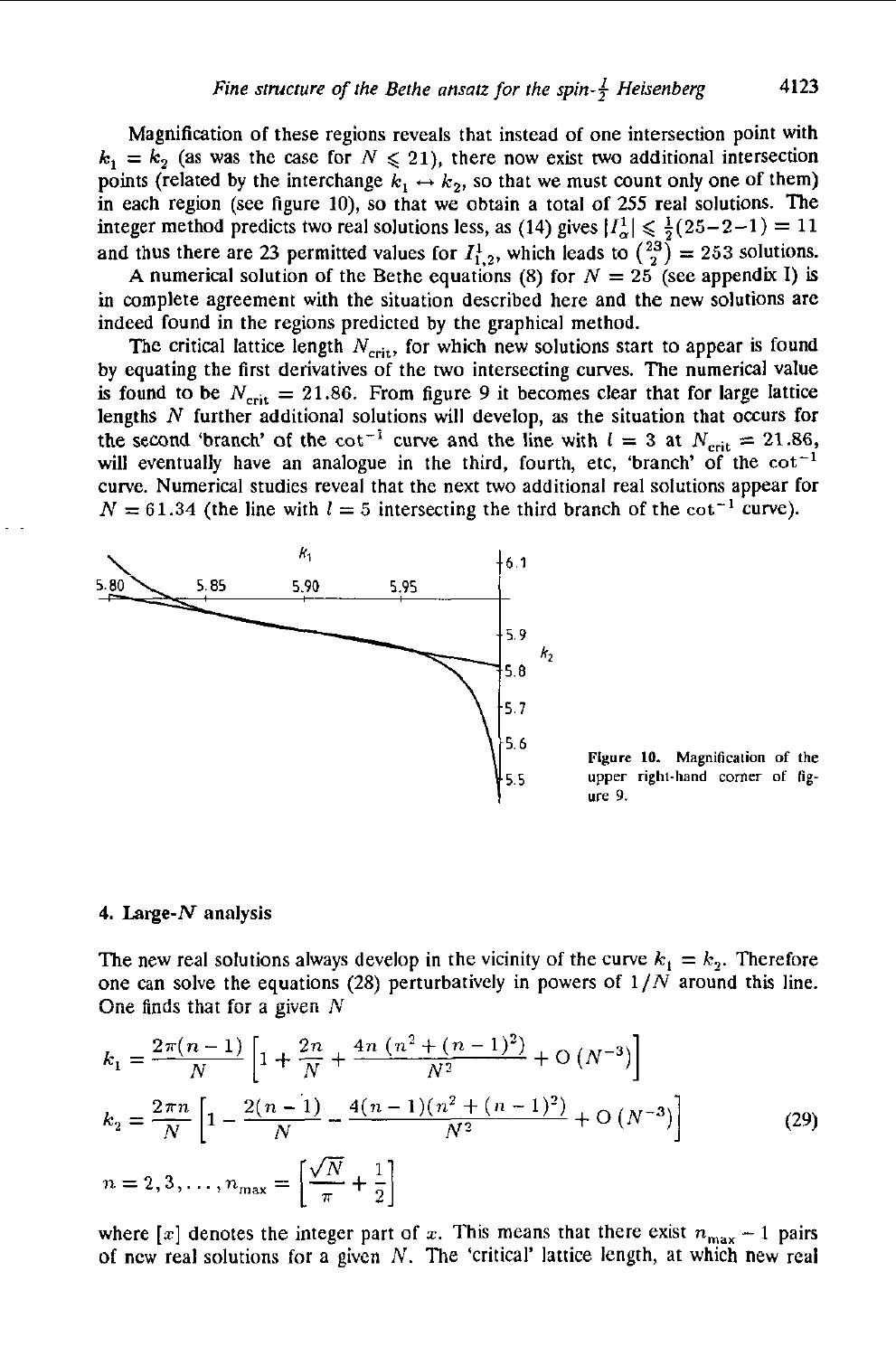solutions of the form  $(29)$ , with parameter *n*, first develop is given by the solution of the equation

$$
N_{\rm crit}^{(n)} \sin^2 \left( \frac{\pi (n - \frac{1}{2})}{N_{\rm crit}^{(n)}} \right) = 1.
$$
 (30)

Perturbatively one finds that

$$
N_{\text{crit}}^{(n)} = \pi^2 (n - \frac{1}{2})^2. \tag{31}
$$

The results for  $n = 2,3$  are in very good agreement with the numerically found values given earlier. Using **(6),** (11) and **(29)** we can compute the integers for the new real solutions. Elementary calculations yield for the solution with parameter  $n$ 

$$
I_1^1 = I_2^1 = \frac{N+1}{2} - n. \tag{32}
$$

Thus the new real solutions are characterized by a pair of *repeating* integer numbers. This is a new phenomenon, which contradicts the usual assumption that all integers are independent and non-repeating.

#### *5.* Conclusions

In this paper we have shown that the total number of solutions of the Bethe equations in the two-particle sector is in agreement with the result obtained by counting integers according to **(14)** as carried out in [2-4]. We saw, however, that the integer method Furthermore we demonstrated that the 'Pauli principle for the integers', i.e. the assumption that all solutions of the Bethe equations can be characterized by a set of independent *non-repeating* (half-odd) integer numbers, is invalid. The new states we found are described by two identical integers and the physical effects of such excitations above the ferromagnetic vacuum can be studied along the lines described in *[6].*  fails to predict the correct distribution of solutions among real and complex solutions.

#### Acknowledgments

We thank S Dasmahapatra for discussions and B Sauer for plotting figure **9. This**  work was supported in part by the National Science Foundation **under** research grants **PHY91-07261** and **NSF91-08054.** 

#### Appendix. Some numerical results for  $N = 25$

In this appendix we give parts of the numerical solution of the Bcthe cquations in the two-particle sector. Thble **1** lists the two additional real solutions as well as their integers, which are found to be repeating. Table 3 lists all (complex) string solutions together with their integers. We find that the solutions with 'integer' **\*9.5** are missing. Tables 2 and 4 give samples of the numerical results for the 'regular' real solutions and the corresponding intcgers.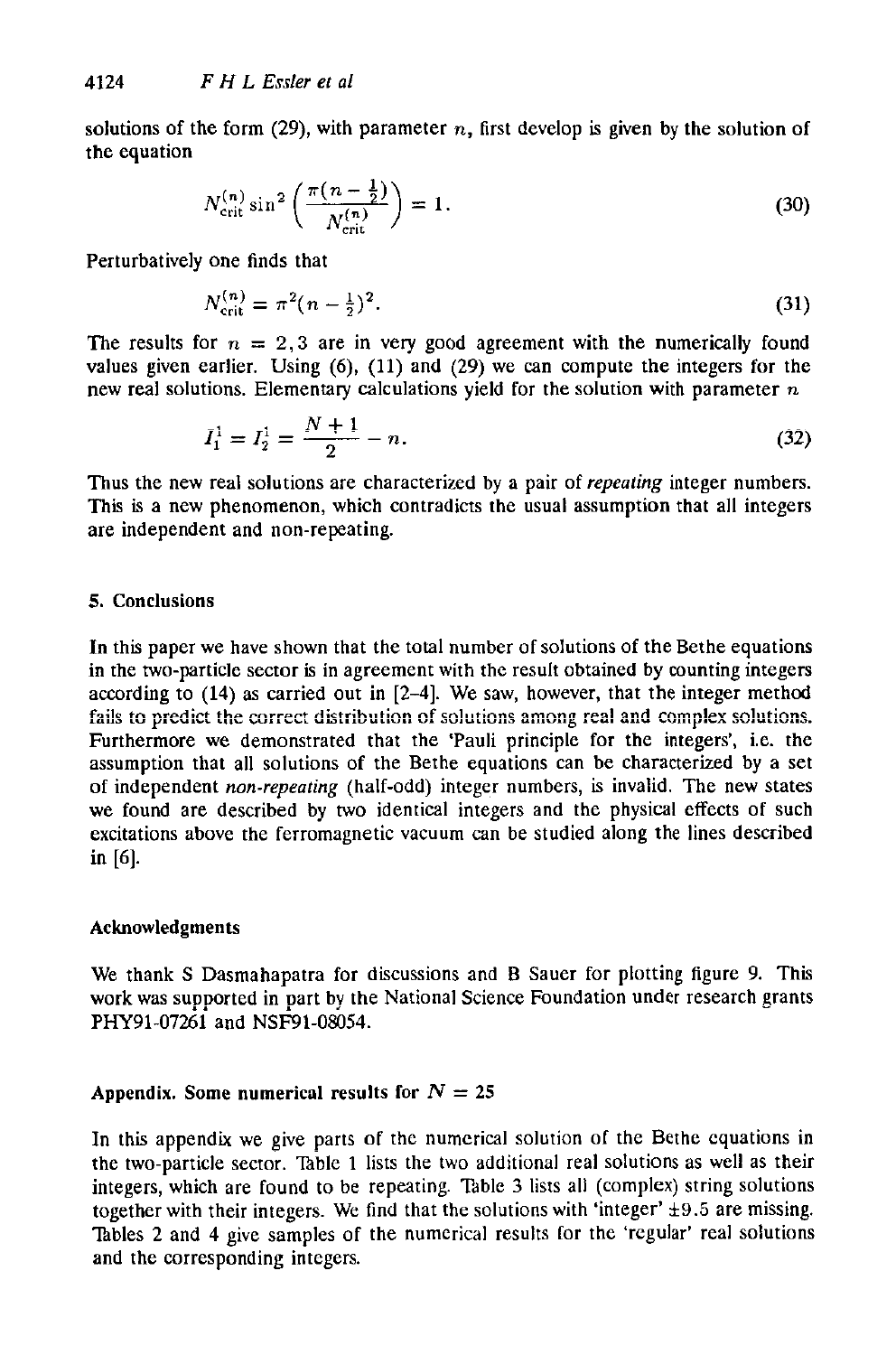Table 1. Extra real solutions.

| $\Lambda^1$          | Λå                    | $(I_1^1, I_2^1)$ |
|----------------------|-----------------------|------------------|
| 6.076130351764672    | 4.604 119 967 471 151 | (1, 11)          |
| $-6.076130351764672$ | $-4.604119967471151$  | $(-11,-11)$      |

Table 2. Real solutions with integers of the form  $(-I^1_\alpha, I^1_\alpha)$ .

| $\Lambda^1_1$          | $\Lambda^1$             | $(I_1^1, I_2^1)$          |
|------------------------|-------------------------|---------------------------|
| $-0.131652483159000$   | 0.131 652 483 159 000   | $(-0.999999, 0.999999)$   |
| $-0.267949207552647$   | 0.267949207552647       | $(-2.0000001, 2.0000001)$ |
| $-0.414213554923667$   | 0.414213554923667       | $(-3, 3)$                 |
| $-0.577350271101900$   | 0.577350271101900       | $(-4, 4)$                 |
| $-0.767326987742179$   | 0.767326987742179       | $(-5, 5)$                 |
| $-1.000000000010941$   | 1.000000000010941       | $(-6, 6)$                 |
| $-1.303225372841047$   | 1.303 225 372 841 047   | $(-7, 7)$                 |
| $-1.73205080756888$    | 1.732050807568888       | $(-8, 8)$                 |
| $-2.414213562373096$   | 2.414 213 56 23 73 09 6 | $(-9, 9)$                 |
| $-3.732050807568634$   | 3.732050807568634       | $(-9, 9)$                 |
| -7.595 754 112 725 638 | 7.595 754 112 725 638   | $(-11, 11)$               |

Table 3. Spectral parameters and integers of the string solutions.

| $\Lambda^{2,1}$                              | $I_{\alpha}^2$               |
|----------------------------------------------|------------------------------|
| 7.550697954902596 ± 1.674220479211304 i      | 10.5                         |
| 3.603532496872190 + 1.060262279024803 i      | 8.5                          |
| 2.760451929520186 ± 0.989331795228972 i      | 7.5                          |
| 2.129094407420760 + 1.000733494880967 i      | 6.5                          |
| $1.654575100754238 \pm 0.999974181007305$    | 5.500 000 000 000 001        |
| $1.269238065274572 + 1.000000336229817$ i    | 4.500 000 000 000 002        |
| $0.941128564704973 + 0.99999998926892$ i     | 3.499 999 999 999 998        |
| $0.649839392464719 + 1.000000000000355$ i    | 2 499 999 999 999 996        |
| $0.381520404437133 + 1.0000000000000001$     | 1.499 999 999 999 998        |
| $0.125829380000000 \pm 1.000000000000000 i$  | 0.500000180296046            |
| $-0.125829380000000 \pm 1.0000000000000000$  | -0.500 000 180 296 046       |
| $-0.381520404437138 + 1.0000000000000001$    | $-1.500000000000017$         |
| $-0.649839392464719 + 1.00000000000355$ i    | -2.499 999 999 999 996       |
| $-0.941128564704973 \pm 0.99999998926892 i$  | -3.499 999 999 999 998       |
| $-1.269238065274572 + 1.000000336229817$ i   | -4.500 000 000 000 002       |
| $-1.654575100754238 + 0.999974181007305$ i   | $-5.500\,000\,000\,000\,001$ |
| $-2.129094407420760 \pm 1.000733494880967 i$ | $-6.5$                       |
| $-2.760451929520186 + 0.989331795228972$ i   | $-7.5$                       |
| $-3.603532496872190 \pm 1.060262279024803$ i | $-8.5$                       |
| $-7.550697954902596 \pm 1.674220479211304$ i | $-10.5$                      |